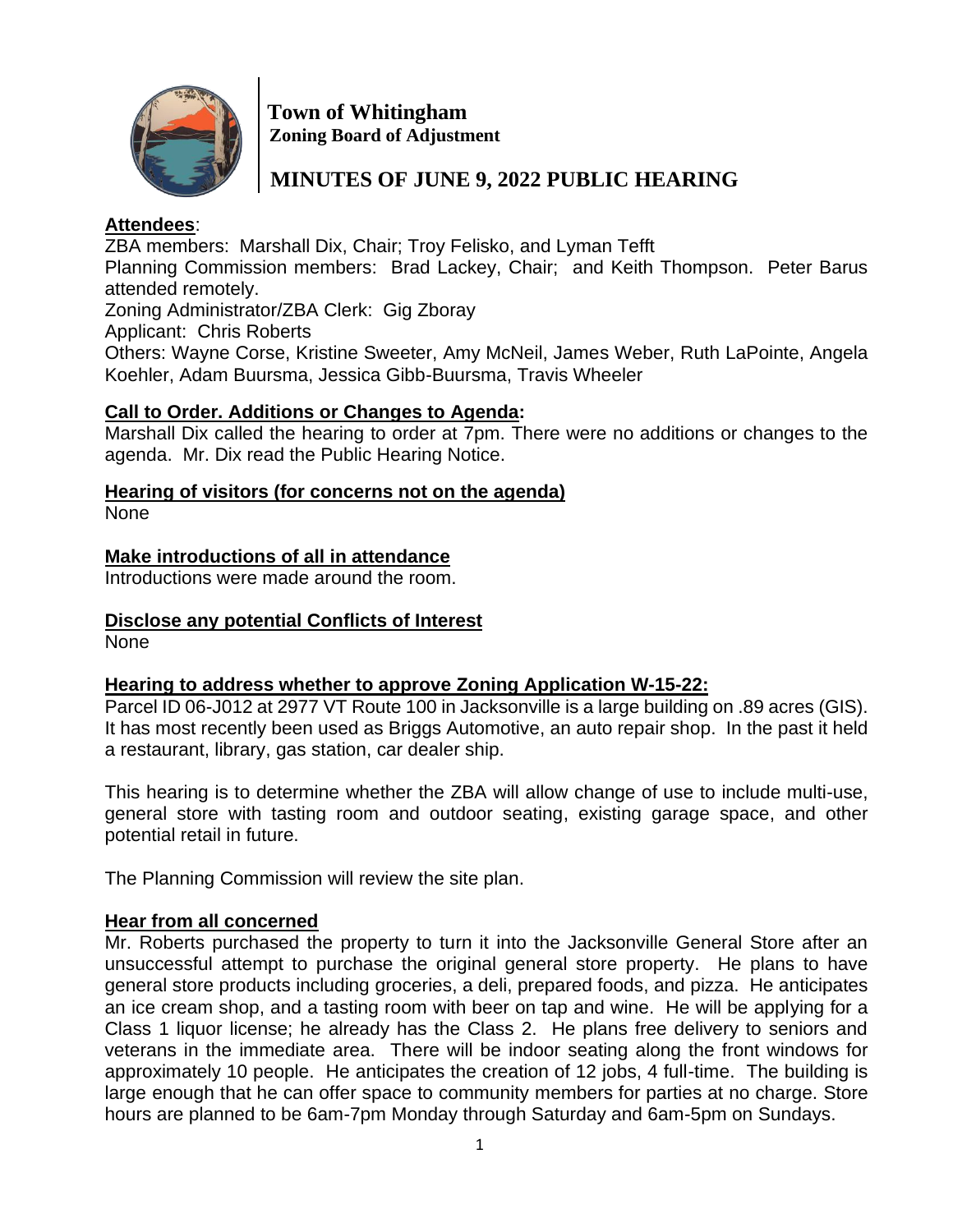Mr Felisko asked if the outdoor deck will be wood. Yes, the deck is needed because the ground is not level. The deck will be handicap accessible.

Auto exhaust was questioned with the repair shop in the same building as the general store. Mr. Roberts answered that a building inspector looked over everything, there won't be any excessive exhaust. An engineer did testing over and above what the Vermont Health Department requires. The water supply met state standards.

Ms. Gibb-Buursma is concerned about snow-mobile riders coming off the trail behind the property, they have crossed onto her property in the past. Mr. Roberts is open to what the community wants. The store is meant to be a community place. Ms. Gibb-Buursma would like signage and fencing, she indicated that VAST would help.

Floor contamination was questioned. The flooring was sealed, and new flooring installed over it and also sealed. The kitchen area floors were ground down.

Mr. Corse questioned lighting – no immediate plans to change the exterior lighting.

Mr. Corse noted that the planters are decaying and are in the state's right of way, he wished for them to be removed, noting that snow build up on the planters can hamper site distance for exiting the property.

The proposed tap room was questioned. It will be a separate area serving beer on tap, bottled beer, and wine for consumption on site. They need a special state license to open a bottle and pour it into a glass. They plan to sell hard liquor also, but not immediately. Mr. Dix questioned if the tap room will have different hours than the general store. Mr. Roberts hasn't determined that yet, anticipates closing at 9pm.

All prepared foods will be made on the premises. They will have a smoker for smoked meats in the summer months.

In an effort to benefit the community, Mr. Roberts plans to have a discount program for locals, such as every 7<sup>th</sup> sandwich free; to offer discounts to quests staying in local BnBs. The store will carry baked goods from the local bakery.

Mr. Tefft asked if the store would provide food and drink to the Fire Department if needed, yes.

#### **Site Plan Review**

The Planning Commission conducted site plan review in accordance with Section 3.6.1 and 6.8 of the Zoning Regulations.

Traffic Safety was discussed. Mr. Roberts indicated the spacing between the planter and the deck is about 25-30' (it was later measured to be 55'). He plans to install a railing around the deck and install concrete or boulders to protect the deck from vehicles.

Loading – trucks will deliver to large garage bay at the rear.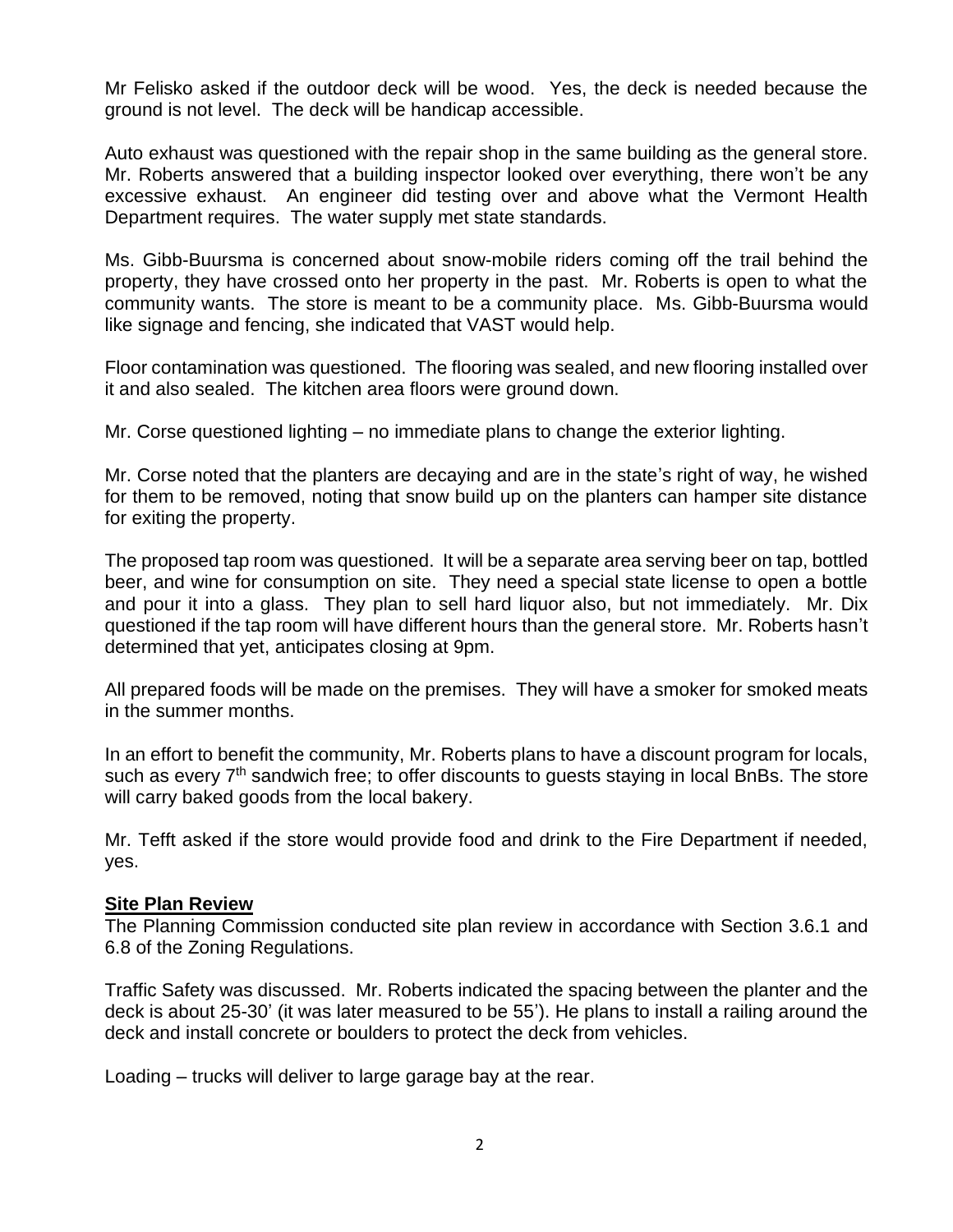Parking – most of the lot is dirt, no lines will be painted. They will likely install signs indicating to park diagonally.

Mr. Felisko questioned if there would be handicap parking. Mr. Roberts said that was not a bad idea and will likely designate the 1<sup>st</sup> spot on either side for handicap parking.

Landscaping – Mr. Roberts feels he has enough landscaping and space to not encroach on neighbors. He is willing to install a fence between his property and the Buursma's, they will discuss that together.

Protection of Renewable Energy Resources – Mr. Lackey thinks using an existing building fits this criteria.

Exterior Lighting – Mr. Roberts indicated plans to use existing exterior lights. The Planning Commission said if it become apparent that more exterior lighting is needed Mr. Roberts must apply for site plan review.

Signage – the business signs already have an approved permit. Directional traffic signs are allowed with no permit.

Noise – Mr. Roberts doesn't anticipate any noise disturbances. A security system is on the property already and another will be installed but it will not have a siren, interior lights will come on.

Vibration – the only vibration anticipated might be from the industrial dough mixer

Air Pollution – the venting system is all up to code. The smokers don't create more than a BBQ grill.

Temperature – no

Electric – no (Mr. Roberts said there will be no TVs on the deck)

Waste – grease trap system newly installed. Triple T will take their waste. Dumpster will go where it has always been in the back corner of the building. Mr. Roberts indicated it will be locked. Neighbors mentioned a bear in the area.

Hazards – none

Erosion – N/A - existing parking lot

Storm water  $-$  N/A  $-$  existing

Mr. Corse again noted the visibility issue with the planter boxes. He also said a large tractor trailer making a delivery might hit the deck.

It was noted that should Mr. Roberts decide to remove the planter boxes, no local permit would be required.